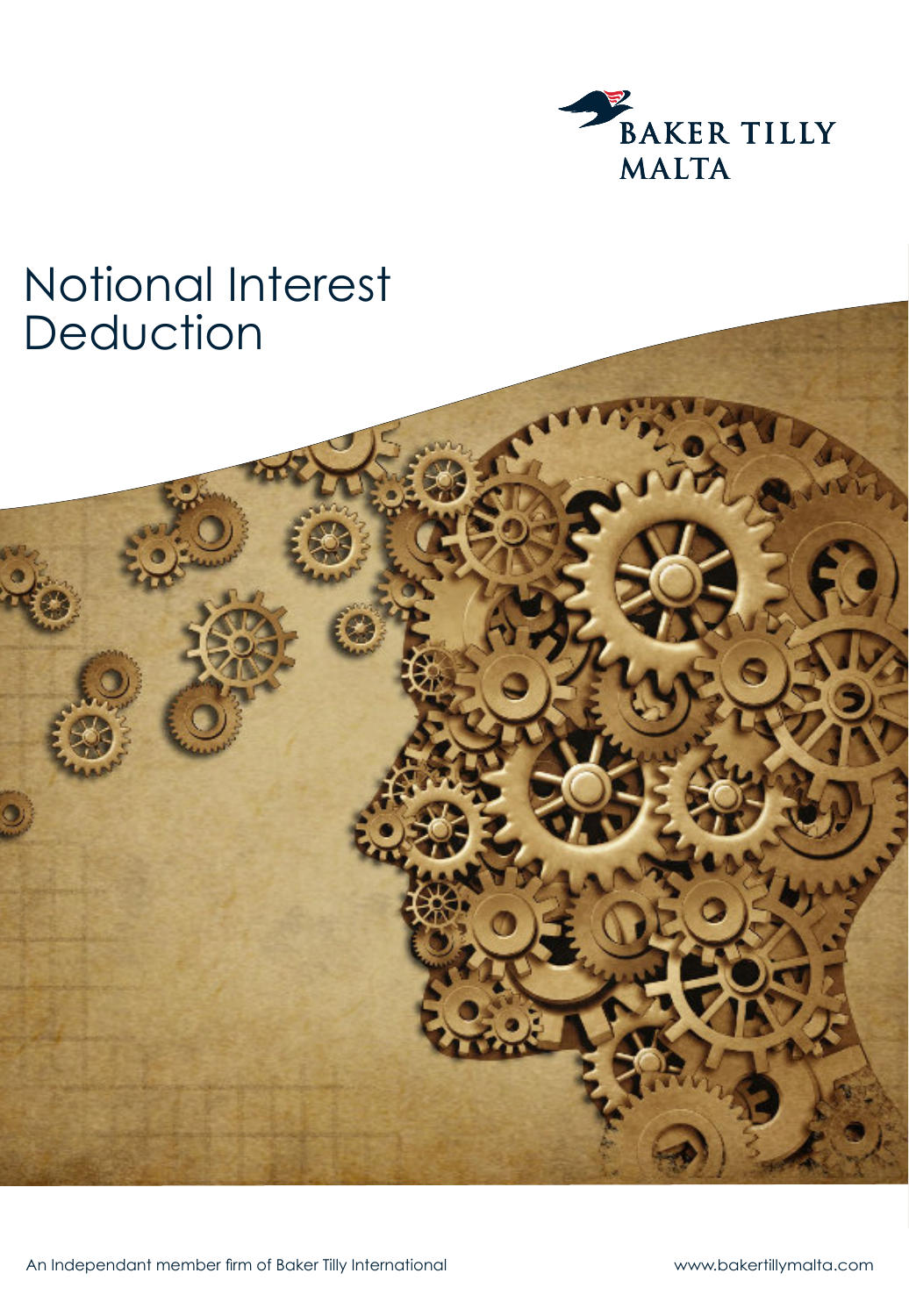

Enabling provision Article  $14(1)(o)$  of the Income Tax Act

## **Objectives**

The aim of the notional interest deduction 'NID' is to approximate the tax treatment of debt and equity financing. The rationale underlying such deduction is to approximate/harmonise the tax treatment of debt and equity financing as traditionally from a Maltese tax point of view debt financing has often been regarded as a more efficient way of financing business operations.

## **Key Features**

- In terms of Article 14(1)(o), a deduction is allowed for "such sums in respect of risk capital as are aimed at approximating neutrality between debt and equity financing, as the minister may prescribe".
- This deduction is aimed at providing a deduction for "interest on risk capital". The risk capital of an entity includes share capital, share premium, positive retained earnings, loans or other interest free debt (generally shareholders' loans), and any other positive balance which is shown as equity in the financial statements at the end of the accounting period forming part of the equity of a company resident in Malta, partnership resident in Malta or any other company or partnership that is not resident in Malta that derives income that is effectively connected with a permanent establishment of the company or partnership situated in Malta.
- The NID is calculated by multiplying the deemed reference rate (i.e. a rate established by reference to the current yield to maturity on Malta Government Stocks with a remaining term of approximately 20 years plus a premium of 5%) by the risk capital, less any invested risk capital which the undertaking holds in or provides to any other person to the extent that such invested risk capital is employed by the undertaking in (i) producing income which is exempt from tax in Malta or in (ii) producing income, which had it been produced, could have been exempt from tax in Malta.
- This deduction can be applied for as from year of assessment 2018.
- The adoption of the NID rules is at the discretion of the entity and the claiming of such rules requires the approval of all shareholders/partners.
- The NID may be claimed against profits which stand to be allocated to a company's foreign income account and Maltese Taxed Account (hence can be claimed on profits other than profits derived from immovable property situated in Malta). The maximum deduction is capped to 90% of the chargeable income before taking into consideration the NID deduction and any excess is carried forward to be deducted against the chargeable income of following years of assessment.
- The remaining chargeable income is subject to tax at the normal applicable rates.
- The NID is subject to a general anti-abuse condition to prevent abuses of such deduction.